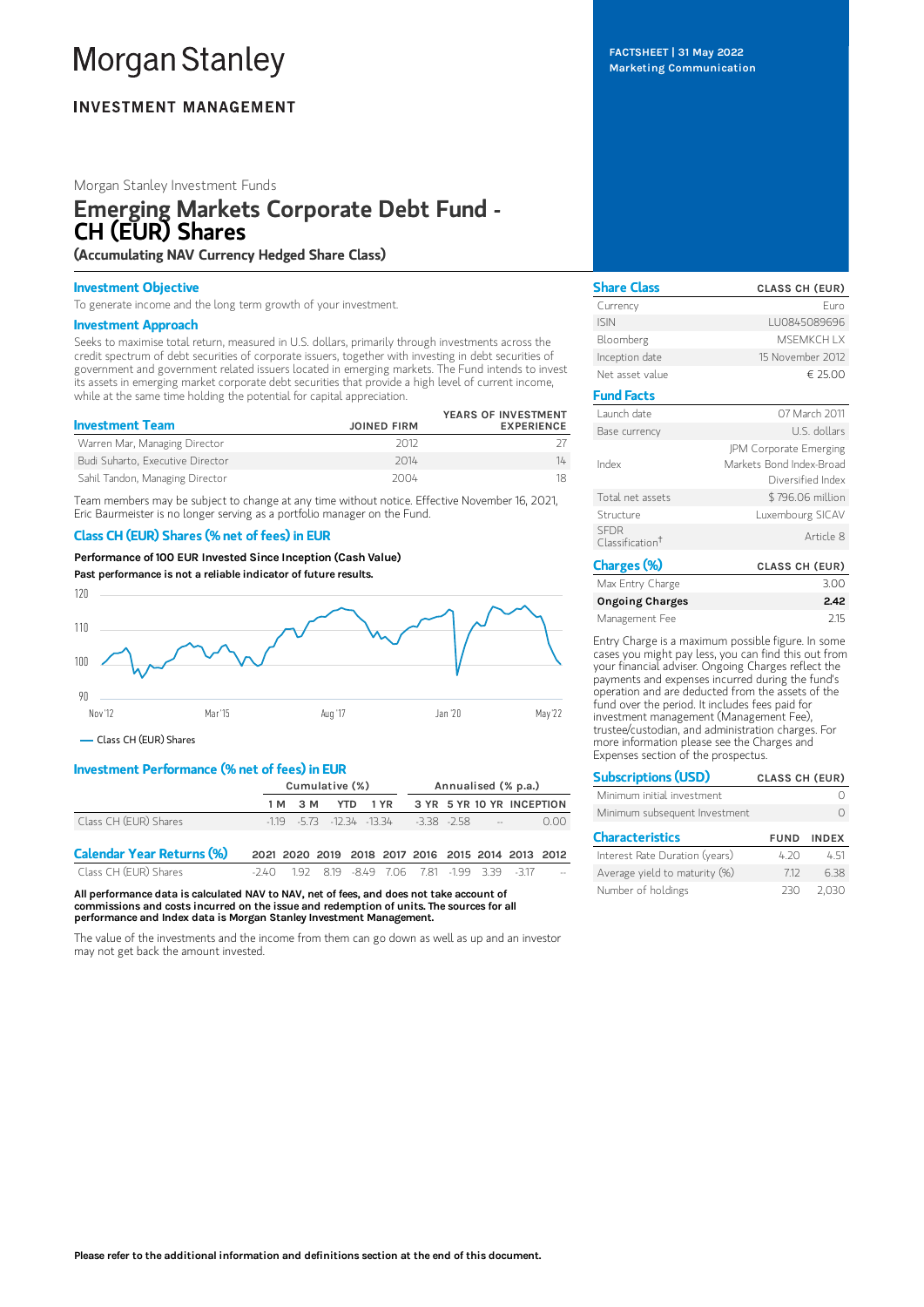| Top 10 Issuers (% of Total Net Assets) <sup>1</sup> | <b>FUND</b>     |
|-----------------------------------------------------|-----------------|
| Saudi Arabian Oil Co.                               | 1.53            |
| First Quantum Minerals Ltd                          | 142             |
| YPF S.A.                                            | 1.22            |
| Sasol Financing USA Llc                             | 1.17            |
| Energean Israel Finance Ltd                         | 1.07            |
| Aes Gener S A                                       | 1.06            |
| Fidelity Bank plc                                   | 1.05            |
| Nhn                                                 | 1.03            |
| Llpl Capital Pte. Ltd.                              | 1.03            |
| Boc Aviation Ltd                                    | 1 <sub>01</sub> |

| Asset Breakdown (% of Total Net Assets) <sup>2</sup> | <b>PORTFOLIO</b> |
|------------------------------------------------------|------------------|
| Quasi-Sovereign                                      | 1.71             |
| <b>Corporates</b>                                    | 91.65            |
| Industrial                                           | 6.90             |
| Financials                                           | 30.61            |
| Oil & Gas                                            | 12.88            |
| Consumer                                             | 9.92             |
| Diversified                                          | 1.11             |
| <b>TMT</b>                                           | 8.37             |
| Infrastructure                                       | 1.72             |
| Metals & Mining                                      | 2.99             |
| Pulp & Paper                                         | 0.52             |
| Transport                                            | 1.26             |
| Real Estate                                          | 5.70             |
| Utilities                                            | 9.66             |
| Cash & Equivalents                                   | 6.64             |

| Geographic Allocation (% of Total Net Assets) <sup>2</sup> |                      | <b>FUND</b> |
|------------------------------------------------------------|----------------------|-------------|
|                                                            | China                | 6.44        |
|                                                            | Mexico               | 6.05        |
|                                                            | Colombia             | 5.12        |
|                                                            | India                | 5.06        |
|                                                            | South Korea          | 4.63        |
|                                                            | Brazil               | 4.61        |
|                                                            | Chile                | 4.40        |
|                                                            | United Arab Emirates | 4.36        |
|                                                            | Hong Kong            | 4.18        |
|                                                            | Other                | 48.47       |
|                                                            | Cash                 | 6.64        |

<sup>†</sup> This Fund is classified as an Article 8 product under the Sustainable Finance Disclosure Regulation. Article 8 products are those which promote environmental or social characteristics and which integrate sustainability into the investment process in a binding manner. Before making any decision to invest in the fund mentioned herein, please refer to all the characteristics and objectives of the Fund noted in the current Prospectus and KIID at morganstanleyinvestmentfunds.com.

<sup>1</sup>These securities and percentage allocations are only for illustrative purposes and do not constitute, and should not be construed as, investment advice or recommendations with respect to the securities or investments mentioned.

<sup>2</sup> May not sum to 100% due to rounding.

#### Please refer to the Prospectus for full risk disclosures, available at w.morganstanleyinvestmentfunds.com. All data as of 31.05.2022 and subject to change daily.

This is a marketing communication. Applications for shares in the Fund should not be made without first consulting the current Prospectus and the Key Investor Information Document ("KIID"), which are available in English and in the official language of your local jurisdiction at

[morganstanleyinvestmentfunds.com](https://www.morganstanley.com/im/msinvf/index.html) or free of charge from the Registered Office of Morgan Stanley Investment Funds, European Bank and Business Centre, 6B route de Trèves, L-2633 Senningerberg, R.C.S. Luxemburg B 29 192. A summary of investor rights is available in English at the same website. If the management company of the relevant Fund decides to terminate its arrangement for marketing that Fund in any EEA country where it is

registered for sale, it will do so in accordance with the relevant UCITS rules.

# Share Class CH (EUR) Risk and Reward Profile

| Lower Risk                       |  |  |  |  |  | Higher Risk                       |  |
|----------------------------------|--|--|--|--|--|-----------------------------------|--|
|                                  |  |  |  |  |  |                                   |  |
| <b>Potentially Lower Rewards</b> |  |  |  |  |  | <b>Potentially Higher Rewards</b> |  |

The risk and reward category shown is based on historic data.

Historic figures are only a guide and may not be a reliable indicator of what may happen in the future.

- As such this category may change in the future.
- The higher the category, the greater the potential reward, but also the greater the risk of losing the investment. Category 1 does not indicate a risk free investment.
- The fund is in this category because it invests in fixed income securities from emerging markets and the fund's simulated and/or realised return has experienced medium rises and falls historically.
- The fund may be impacted by movements in the exchange rates between the fund's currency and the currencies of the fund's investments.

This rating does not take into account other risk factors which should be considered before investing, these include:

- The value of bonds are likely to decrease if interest rates rise and vice versa. The value of financial derivative instruments are highly sensitive and may result in losses in excess of the amount invested by the Sub-Fund.
- Issuers may not be able to repay their debts, if this happens the value of your investment will decrease. This risk is higher where the fund invests in a bond with a lower credit rating.
- The fund relies on other parties to fulfill certain services, investments or transactions. If these parties become insolvent, it may expose the fund to financial loss.
- Sustainability factors can pose risks to investments, for example: impact asset values, increased operational costs.
- There may be an insufficient number of buyers or sellers which may affect the funds ability to buy or sell securities.
- Investment in Fixed Income Securities via the China Interbank Bond Market may also entail additional risks, such as counterparty and liquidity risk.
- There are increased risks of investing in emerging markets as political, legal and operational systems may be less developed than in developed markets. • In order to achieve the currency hedging, this share class relies on other
- parties to fulfil certain contractual obligations, as these parties may fail to do so there is a higher risk to your investment.
- Past performance is not a reliable indicator of future results. Returns may increase or decrease as a result of currency fluctuations. The value of investments and the income from them can go down as well as up and investors may lose all or a substantial portion of his or her investment.
- The value of the investments and the income from them will vary and there can be no assurance that the Fund will achieve its investment objectives.
- Investments may be in a variety of currencies and therefore changes in rates of exchange between currencies may cause the value of investments to decrease or increase. Furthermore, the value of investments may be adversely affected by fluctuations in exchange rates between the investor's reference currency and the base currency of the investments.

# Additional C Share Classes

|           | <b>CURRENCY</b> | <b>I AUNCH</b> | <b>ISIN</b>  | <b>BLOOMBERG</b> |
|-----------|-----------------|----------------|--------------|------------------|
|           | LISD.           | 07 03 2011     | TU0603408203 | MSEMCRC LX       |
| CHX (FUR) | <b>FUR</b>      | 20.04.2018     | 111808493198 | MSECHXE I X      |
| CX.       | LISD.           | 20.04.2018     | 111808492976 | <b>MSEMCCXIX</b> |

# **DEFINITIONS**

Average yield to maturity measures the annual return on interest-bearing securities. In this it is assumed that they will be held to maturity. This metric includes both the coupon payments received during the term of the security and the repayment of the capital on maturity. **Bloomberg** stands for 'Bloomberg Global Identifier (BBGID)'. This is a unique 12 digit alphanumerical code designed to enable the identification of securities, such as the Morgan Stanley Investment Funds sub-funds at share class level, on a Bloomberg Terminal. The Bloomberg Terminal, a system provided by Bloomberg L.P., enables analysts to access and analyse real-time financial market data. Each Bloomberg code starts with the same BBG prefix, followed by nine further characters that we list here in this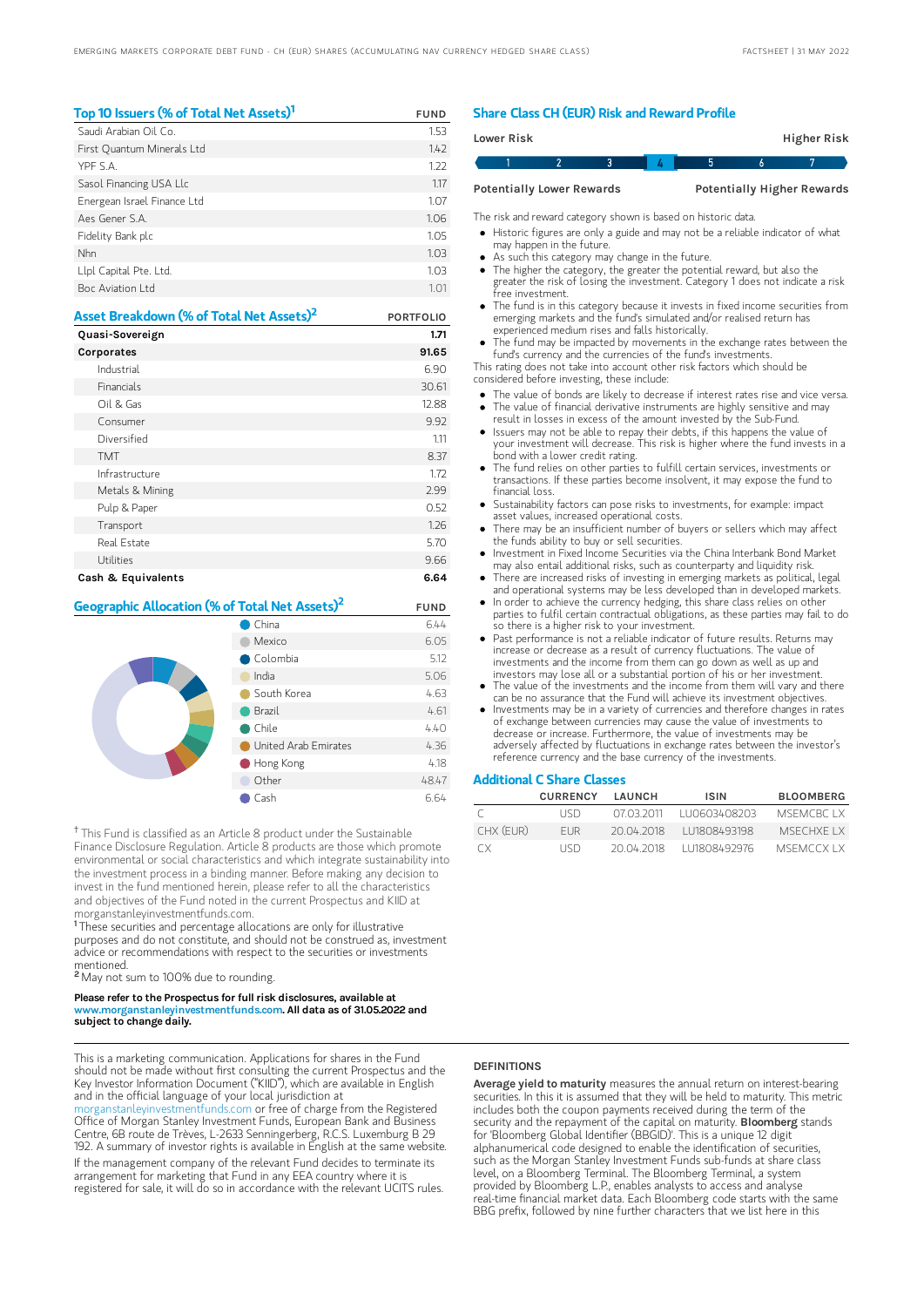guide for each share class of each fund. Cash & Equivalents are defined as the value of assets that can be converted into cash immediately. These include commercial paper, open FX transactions, Treasury bills and other short-term instruments. Such instruments are considered cash equivalents because they are deemed liquid and not subject to significant risk of changes in values. Interest Rate Duration is a measure of the sensitivity of the price (the value of principal) of a fixed-income investment to a change in interest rates. Duration is expressed as a number of years. ISIN is the international securities identification number (ISIN), a 12 digit code consisting of numbers and letters that distinctly identifies securities. NAV is the Net Asset Value per share of the Fund (NAV), which represents the value of the assets of a fund less its liabilities. **Number of holdings** provided are a typical range, not a maximum number. The portfolio may exceed this from time to time due to market conditions and outstanding trades.

## INDEX INFORMATION

JP Morgan CEMBI Broad Diversified Index a global, liquid corporate emerging-markets benchmark that tracks U.S.-denominated corporate bonds issued by emerging-markets entities.

### DISTRIBUTION

This communication is only intended for and will only be distributed to persons resident in jurisdictions where such distribution or availability would not be contrary to local laws or regulations. In particular, the Shares are not for distribution to US persons.

Ireland: MSIM Fund Management (Ireland) Limited. Registered Office: The Observatory, 7-11 Sir John Rogerson's Quay, Dublin 2, D02 VC42, Ireland. Registered in Ireland as a private company limited by shares under company number 616661. MSIM Fund Management (Ireland) Limited is regulated by the Central Bank of Ireland. United Kingdom: Morgan Stanley Investment Management Limited is authorised and regulated by the Financial Conduct Authority. Registered in England. Registered No. 1981121. Registered Office: 25 Cabot Square, Canary Wharf, London E14 4QA, authorised and regulated by the Financial Conduct Authority. Dubai: Morgan Stanley Investment Management Limited (Representative Office, Unit Precinct 3-7th Floor-Unit 701 and 702, Level 7, Gate Precinct Building 3, Dubai International Financial Centre, Dubai, 506501, United Arab Emirates. Telephone: +97 (0)14 709<br>7158). I**taly:** MSIM Fund Management (Ireland)Limited, Milan Branch (Sede Secondaria di Milano) is a branch of MSIM Fund Management (Ireland) Limited, a company registered in Ireland, regulated by the Central Bank of Ireland and whose registered office is at The Observatory, 7-11 Sir John Rogerson's Quay, Dublin 2, D02 VC42, Ireland. MSIM Fund Management (Ireland) Limited Milan Branch (Sede Secondaria di Milano) with seat in Palazzo Serbelloni Corso Venezia, 16 20121 Milano, Italy, is registered in Italy with company number and VAT number 11488280964. The Netherlands: MSIM Fund Management (Ireland) Limited, Rembrandt Tower, 11th Floor Amstelplein 1 1096HA, Netherlands. Telephone: 31 2-0462-1300. Morgan Stanley Investment Management is a branch office of MSIM Fund Management (Ireland) Limited. MSIM Fund Management (Ireland) Limited is regulated by the Central Bank of Ireland. France: MSIM Fund Management (Ireland) Limited, Paris Branch is a branch of MSIM Fund Management (Ireland) Limited, a company registered in Ireland, regulated by the Central Bank of Ireland and whose registered office is at The Observatory, 7-11 Sir John Rogerson's Quay, Dublin 2, D02 VC42, Ireland. MSIM Fund Management (Ireland) Limited Paris Branch with seat at 61 rue de Monceau 75008 Paris, France, is registered in France with company number 890 071 863 RCS. Spain: MSIM Fund Management (Ireland) Limited, Sucursal en España is a branch of MSIM Fund Management (Ireland) Limited, a company registered in Ireland, regulated by the Central Bank of Ireland and whose registered office is at The Observatory, 7-11 Sir John Rogerson's Quay, Dublin 2, D02 VC42, Ireland. MSIM Fund Management (Ireland) Limited, Sucursal en España with seat in Calle Serrano 55, 28006, Madrid, Spain, is registered in Spain with tax identification number W0058820B. Switzerland: Morgan Stanley & Co. International plc, London, Zurich Branch Authorised and regulated by the Eidgenössische Finanzmarktaufsicht ("FINMA"). Registered with the Register of Commerce Zurich CHE-115.415.770. Registered Office: Beethovenstrasse 33, 8002 Zurich, Switzerland, Telephone +41 (0) 44 588 1000. Facsimile Fax: +41(0) 44 588 1074.

Australia: This publication is disseminated in Australia by Morgan Stanley Investment Management (Australia) Pty Limited ACN: 122040037, AFSL No. 314182, which accepts responsibility for its contents. This publication, and any access to it, is intended only for "wholesale clients" within the meaning of the Australian Corporations Act. Hong Kong: This document has been issued by Morgan Stanley Asia Limited for use in Hong Kong and shall only be made available to "professional investors" as defined under the Securities and Futures Ordinance of Hong Kong (Cap 571). The contents of this document have not been reviewed nor approved by any regulatory authority including the Securities and Futures Commission in Hong Kong. Accordingly, save where an exemption is available under the relevant law, this document shall not be issued, circulated, distributed, directed at, or

made available to, the public in Hong Kong. Singapore: This publication should not be considered to be the subject of an invitation for subscription or purchase, whether directly or indirectly, to the public or any member of the public in Singapore other than (i) to an institutional investor under section 304 of the Securities and Futures Act, Chapter 289 of Singapore ("SFA"), (ii) to a "relevant person" (which includes an accredited investor) pursuant to section 305 of the SFA, and such distribution is in accordance with the conditions specified in section 305 of the SFA; or (iii) otherwise pursuant to, and in accordance with the conditions of, any other applicable provision of the SFA. In particular, for investment funds that are not authorized or recognized by the MAS, units in such funds are not allowed to be offered to the retail public; any written material issued to persons as aforementioned in connection with an offer is not a prospectus as defined in the SFA and, accordingly, statutory liability under the SFA in relation to the content of prospectuses does not apply, and investors should consider carefully whether the investment is suitable for them. This publication has not been reviewed by the Monetary Authority of Singapore.

Chile: Neither the Fund nor the interests in the Fund are registered in the Registry of Offshore Securities (el Registro de Valores Extranjeros) or subject to the supervision of the Commission for the Financial Market (la Comisión para el Mercado Financiero). This document and other offering materials relating to the offer of the interests in the Fund do not constitute a public offer of, or an invitation to subscribe for or purchase, the Fund interests in the Republic of Chile, other than to individually identified purchasers pursuant to a private offering within the meaning of Article 4 of the Chilean Securities Act (la Ley del Mercado de Valores) (an offer that is not "addressed to the public at large or to a certain sector or specific group of the public").

Peru: The interests in the Fund have not been and will not be registered in Peru under Decreto Legislativo 862: Ley de Fondos de Inversión y sus Sociedades Administradoras or under Decreto Legislativo 861: Ley del Mercado de Valores (the "Securities Market Law"), and are being offered to institutional investors only (as defined in article 8 of the Securities Market Law) pursuant to a private placement, according to article 5 of the Securities Market Law. The interests in the Fund have not been registered in the securities market public registry (Registro Público del Mercado de Valores) maintained by, and the offering of the Fund interests in Peru is not subject to the supervision of, the Superintendencia del Mercado de Valores. Any transfers of the Fund interests shall be subject to the limitations contained in the Securities Market Law and the regulations issued thereunder.

#### IMPORTANT INFORMATION

EMEA: This marketing communication has been issued by MSIM Fund Management (Ireland) Limited. MSIM Fund Management (Ireland) Limited is regulated by the Central Bank of Ireland. MSIM Fund Management (Ireland) Limited is incorporated in Ireland as a private company limited by shares with company registration number 616661 and has its registered address at The Observatory, 7-11 Sir John Rogerson's Quay, Dublin 2, D02 VC42, Ireland.

This document contains information relating to the sub-fund ("Fund") of Morgan Stanley Investment Funds, a Luxembourg domiciled Société d'Investissement à Capital Variable. Morgan Stanley Investment Funds (the "Company") is registered in the Grand Duchy of Luxembourg as an undertaking for collective investment pursuant to Part 1 of the Law of 17th December 2010, as amended. The Company is an Undertaking for Collective Investment in Transferable Securities ("UCITS").

Applications for shares in the Fund should not be made without first consulting the current Prospectus, Key Investor Information Document ("KIID"), Annual Report and Semi-Annual Report ("Offering Documents"), or other documents available in your local jurisdiction which is available free of charge from the Registered Office: European Bank and Business Centre, 6B route de Trèves, L-2633 Senningerberg, R.C.S. Luxemburg B 29 192. In addition, all Italian investors should refer to the 'Extended Application Form', and all Hong Kong investors should refer to the 'Additional Information for Hong Kong Investors' section, outlined within the Prospectus. Copies of the Prospectus, KIID, the Articles of Incorporation and the annual and semiannual reports, in German, and further information can be obtained free of charge from the representative in Switzerland. The representative in Switzerland is Carnegie Fund Services S.A., 11, rue du Général-Dufour, 1204 Geneva. The paying agent in Switzerland is Banque Cantonale de Genève, 17, quai de l'Ile, 1204 Geneva. The document has been prepared solely for informational purposes and does not constitute an offer or a recommendation to buy or sell any particular security or to adopt any specific investment strategy.

Any index referred to herein is the intellectual property (including registered trademarks) of the applicable licensor. Any product based on an index is in no way sponsored, endorsed, sold or promoted by the applicable licensor and it shall not have any liability with respect thereto. The Fund is actively managed, and the management of the fund is not constrained by or compared to the composition of the Benchmark.